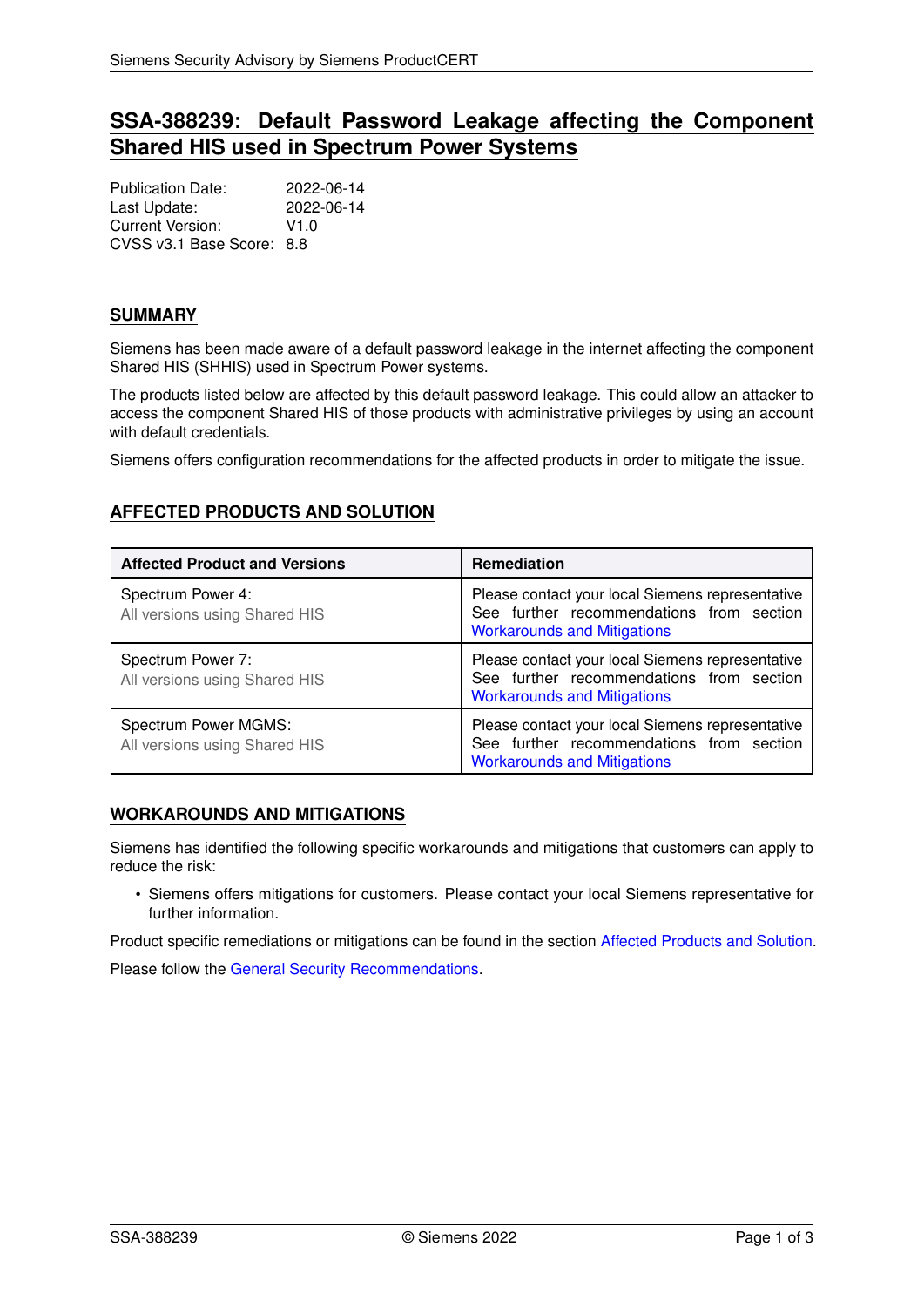# **GENERAL SECURITY RECOMMENDATIONS**

Operators of critical power systems (e.g. TSOs or DSOs) worldwide are usually required by regulations to build resilience into the power grids by applying multi-level redundant secondary protection schemes. It is therefore recommended that the operators check whether appropriate resilient protection measures are in place. The risk of cyber incidents impacting the grid's reliability can thus be minimized by virtue of the grid design.

Siemens strongly recommends applying the provided security updates using the corresponding tooling and documented procedures made available with the product. If supported by the product, an automated means to apply the security updates across multiple product instances may be used. Siemens strongly recommends prior validation of any security update before being applied, and supervision by trained staff of the update process in the target environment.

As a general security measure Siemens strongly recommends to protect network access with appropriate mechanisms (e.g. firewalls, segmentation, VPN). It is advised to configure the environment according to our operational guidelines in order to run the devices in a protected IT environment.

Recommended security guidelines can be found at:

<https://www.siemens.com/gridsecurity>

# **PRODUCT DESCRIPTION**

Spectrum Power provides basic components for SCADA, communications, and data modeling for control and monitoring systems. Application suites can be added to optimize network and generation management for all areas of energy management.

The Siemens Spectrum Power Microgrid Management System (MGMS) is an advanced control and optimization software, used to maximize the value of your onsite energy resources in coordination with local utility or wholesale market rates.

#### **VULNERABILITY CLASSIFICATION**

The vulnerability classification has been performed by using the CVSS scoring system in version 3.1 (CVSS v3.1) [\(https://www.first.org/cvss/\)](https://www.first.org/cvss/). The CVSS environmental score is specific to the customer's environment and will impact the overall CVSS score. The environmental score should therefore be individually defined by the customer to accomplish final scoring.

An additional classification has been performed using the CWE classification, a community-developed list of common software security weaknesses. This serves as a common language and as a baseline for weakness identification, mitigation, and prevention efforts. A detailed list of CWE classes can be found at: [https://cwe.mitre.org/.](https://cwe.mitre.org/)

#### Vulnerability CVE-2022-26476

An unauthenticated attacker could log into the component Shared HIS used in Spectrum Power systems by using an account with default credentials. A successful exploitation could allow the attacker to access the component Shared HIS with administrative privileges.

| CVSS v3.1 Base Score | 8.8                                                        |
|----------------------|------------------------------------------------------------|
| CVSS Vector          | CVSS:3.1/AV:A/AC:L/PR:N/UI:N/S:U/C:H/I:H/A:H/E:P/RL:O/RC:C |
| CWE                  | CWE-798: Use of Hard-coded Credentials                     |